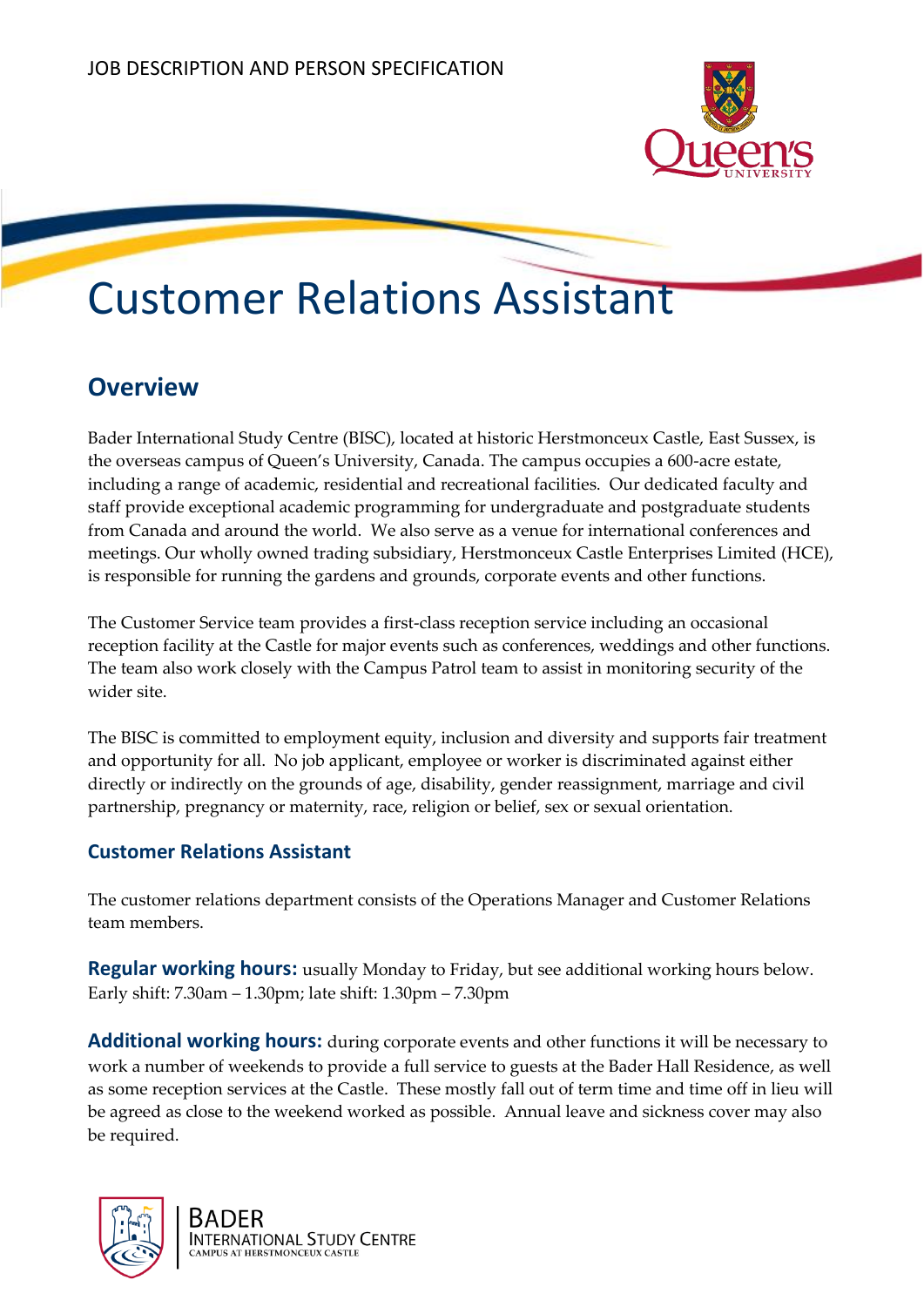## **Job Description**

| Main purposes | To provide a first-class reception service: a welcoming initial point of contact                                  |  |  |
|---------------|-------------------------------------------------------------------------------------------------------------------|--|--|
| of job        | for all students, guests, visitors and staff of the BISC/HCE.                                                     |  |  |
|               | To work closely with the Campus Patrol team to assist in monitoring security                                      |  |  |
|               | of the wider site.                                                                                                |  |  |
|               | To provide advice to guests and book accommodation.                                                               |  |  |
|               | To carry out a variety of general clerical tasks.                                                                 |  |  |
| Main duties   | First point of contact                                                                                            |  |  |
|               | Assist with, or find assistance for, all enquiries made at reception by                                           |  |  |
|               | students, guests, visitors and staff                                                                              |  |  |
|               | Ensure that phone calls are answered and dealt with promptly and in a<br>٠                                        |  |  |
|               | professional manner                                                                                               |  |  |
|               | Room bookings:<br>٠                                                                                               |  |  |
|               | provide advice and guidance for guests with bookings and<br>$\circ$                                               |  |  |
|               | reservations                                                                                                      |  |  |
|               | make bookings using the online Guestline hotel booking system and<br>$\circ$<br>ensure all confirmations are sent |  |  |
|               | Book taxis for academic purposes using the BISC credit account;<br>٠                                              |  |  |
|               | maintain and submit records as required                                                                           |  |  |
|               | Keep the area clean, tidy and welcoming, maintain displays and<br>٠                                               |  |  |
|               | promote facilities available on site.                                                                             |  |  |
|               | Safety and security                                                                                               |  |  |
|               | Keep reception area secure at all times – authorized entry only<br>٠                                              |  |  |
|               | Operate the security barrier and authorize entry, record and monitor<br>٠                                         |  |  |
|               | visitors coming onto the estate                                                                                   |  |  |
|               | In close liaison with the Campus Patrol team, be alert and responsive to<br>٠                                     |  |  |
|               | the CCTV monitors and in the event of an incident contact Campus                                                  |  |  |
|               | Patrol by radio                                                                                                   |  |  |
|               | Use the radio system to routinely contact relevant staff<br>٠                                                     |  |  |
|               | Respond to fire and other emergencies, including providing emergency                                              |  |  |
|               | first aid, in accordance with BISC procedures                                                                     |  |  |
|               | Maintain records of keys signed in/out at reception<br>٠                                                          |  |  |
|               | Cut SALTO building entry door keys and KABA bedroom keys for<br>٠                                                 |  |  |
|               | newly arrived students/guests and provide replacements for those who                                              |  |  |
|               | have been locked out.                                                                                             |  |  |
|               | <b>General clerical</b>                                                                                           |  |  |
|               | Carry out daily procedures on the online Guestline hotel booking                                                  |  |  |
|               | system, providing appropriate paperwork and maintaining records for                                               |  |  |
|               | relevant departments                                                                                              |  |  |
|               | Receive post/packages, record as appropriate and distribute in                                                    |  |  |
|               | conjunction with Campus Patrol                                                                                    |  |  |
|               | Assist Campus Logistics Supervisor with arranging BISC vehicle MoTs,                                              |  |  |
|               | services and repairs                                                                                              |  |  |

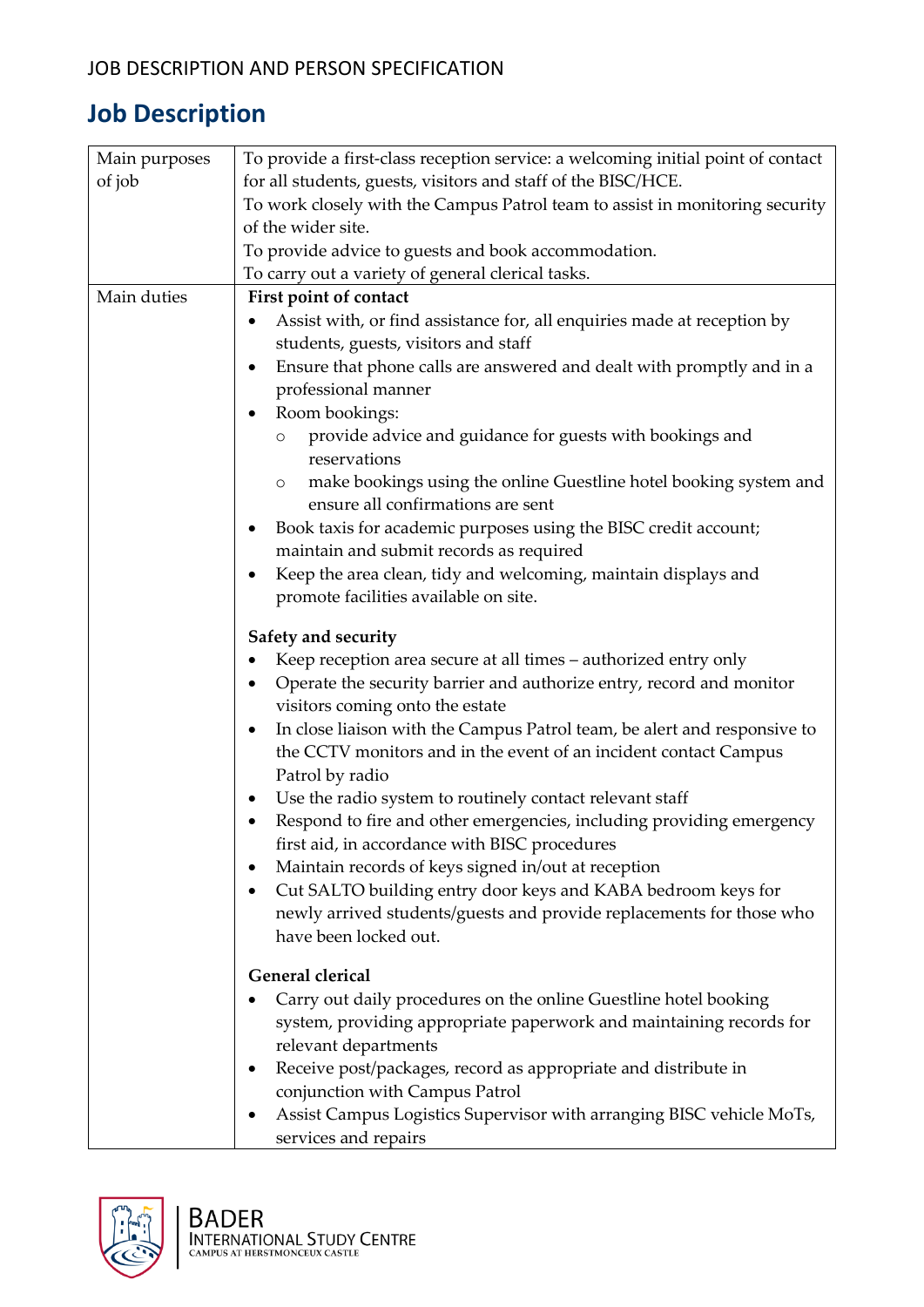### JOB DESCRIPTION AND PERSON SPECIFICATION

| Main duties<br>cont'd | Report any residence building maintenance issues to the Buildings $\&$<br>$\bullet$<br>Facilities department via email<br>Report stock levels in the vending machines to the Catering Manager via<br>$\bullet$<br>email. Obtain supplies and refill machines as necessary<br>Carry out any other general clerical duties as required. |  |  |
|-----------------------|---------------------------------------------------------------------------------------------------------------------------------------------------------------------------------------------------------------------------------------------------------------------------------------------------------------------------------------|--|--|
|                       | Training<br>Attend training and updates as and when required, including but not limited<br>to the following:<br>emergency first aid<br>operation and use of the CCTV monitoring system<br>Guestline hotel booking system<br>customer service and equity, diversity and inclusion skills<br>safeguarding.                              |  |  |
| Key                   | Any other duties that may reasonably be required.<br>To ensure reception operates efficiently, in a welcoming and professional                                                                                                                                                                                                        |  |  |
| results/objectives    | manner.                                                                                                                                                                                                                                                                                                                               |  |  |
|                       | To ensure all roles and duties under safety and security are carried out<br>in a timely manner.                                                                                                                                                                                                                                       |  |  |
| Reporting to          | <b>Operations Manager</b>                                                                                                                                                                                                                                                                                                             |  |  |

## **Person Specification**

| Criteria            | Essential                                                                                                                                                                                                                                                                                                                                                  | <b>Desirable</b> |
|---------------------|------------------------------------------------------------------------------------------------------------------------------------------------------------------------------------------------------------------------------------------------------------------------------------------------------------------------------------------------------------|------------------|
| Qualifications      | Educated to GCSE level, or<br>$\bullet$<br>equivalent, with passes in English<br>and maths<br><b>Emergency First Aid certificate</b><br>٠<br>(training can be provided).                                                                                                                                                                                   |                  |
| Skills/competencies | Strong interpersonal skills<br>٠<br>Professional telephone manner<br>Equity, diversity and inclusion skills<br>(training can be provided)<br>Safeguarding (training can be<br>provided)<br>General operating knowledge of<br>Microsoft Office including Outlook,<br>Word and Excel<br>Time management<br>Attention to detail<br>Methodical record keeping. |                  |